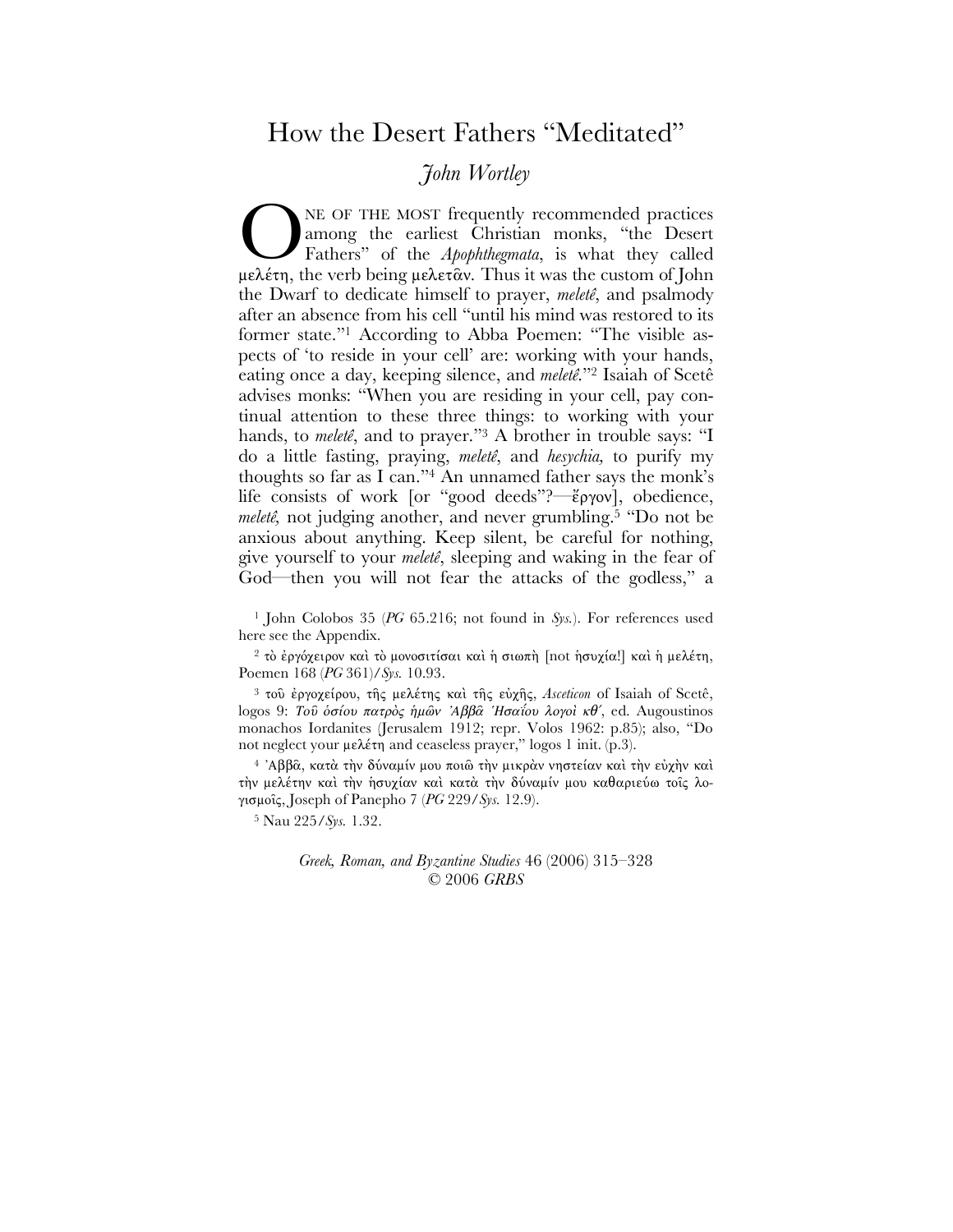young monk is advised. <sup>6</sup> Elsewhere it is said that, if a monk succumbs to temptation and repents, he has several aids at his disposal, viz. *meletê,* psalmody, and manual labour, "which are the foundations,"  $\tilde{\alpha} \tau \nu \alpha \dot{\epsilon} \sigma \tau \dot{\tau} \dot{\alpha} \theta \epsilon \mu \dot{\epsilon} \lambda \dot{\alpha}$  (presumably of the monastic life).<sup>7</sup> Another elder taught that "taking no thought" [Mt 6:25 etc.], keeping silent, and secret *meletê* produce purity. 8

Thus one may safely conclude that *meletê* was held to be a very important element of eremitic monachism by the authors (4th–6th cent.) and compilers (6th–7th cent.) of the *Apophthegmata Patrum*. A question which needs to be asked (and which we will try to answer here by reference to the *Apophthegmata*) is: what did those authors and compilers have in mind when they spoke of *meletê*? It is a question which has not troubled modern translators of early monastic lore; they consistently render it "meditation" and the verb *meletân* "to meditate," thereby conjuring up contemporary notions of silent recollection and contemplation. <sup>9</sup> It may however be the case that, in this particular, the translators missed the mark; that they unwittingly give their readers a false impression of what the *Apophthegmata* prescribed for those early Christian ascetics, hence (presumably) of the kind of life those people led. 10

<sup>9</sup> μελετᾶν *can* have this meaning too: "To a brother who asked Abba Am-<br>ange to speak a word for him, the alder said: 'Co and learn to think like monas to speak a word for him, the elder said: 'Go and learn to think like the criminals who are in jail. They are asking the men where the judge is and when he is coming, weeping in anticipation. So too should the monk continually look into and condemn his soul, saying: "Ah me! How am I going to present myself at the judgement seat of Christ and what shall I be able to say in my defence?" If you meditate in this way all the time  $\lceil \frac{3}{2} \alpha \rceil$ oὕτως μελετήσης διαπαντός] you can be saved'" (Ammonas 1 [PG 120]/*Sys*. 3.4).

<sup>10</sup> As the present writer is lamentably illiterate in the Hebrew tongue, Mr David Friesen of Winnipeg has kindly supplied him with a comprehensive study of the Hebrew words rendered  $\mu \epsilon \lambda \epsilon \tau \hat{\alpha}$  in LXX, of which this is a summary, largely in his own words: "I am aware of two words in Hebrew that carry the sense of *meditate*: (1) *hgh* : *hagah* and (2) *syh* : *siyah*. The Brown-Driver-Briggs *Hebrew and English Lexicon* defines (1) as 'moan, growl, utter, speak, muse (poetic sense only)', while George Landes, *Building Your Biblical*

<sup>6</sup> Nau 274/*Sys.* 11.105 referring obliquely to Phil 4:6.

<sup>7</sup> Nau 168/*Sys.* 5.22.

<sup>8</sup> Nau 127/*Sys.* 5.29.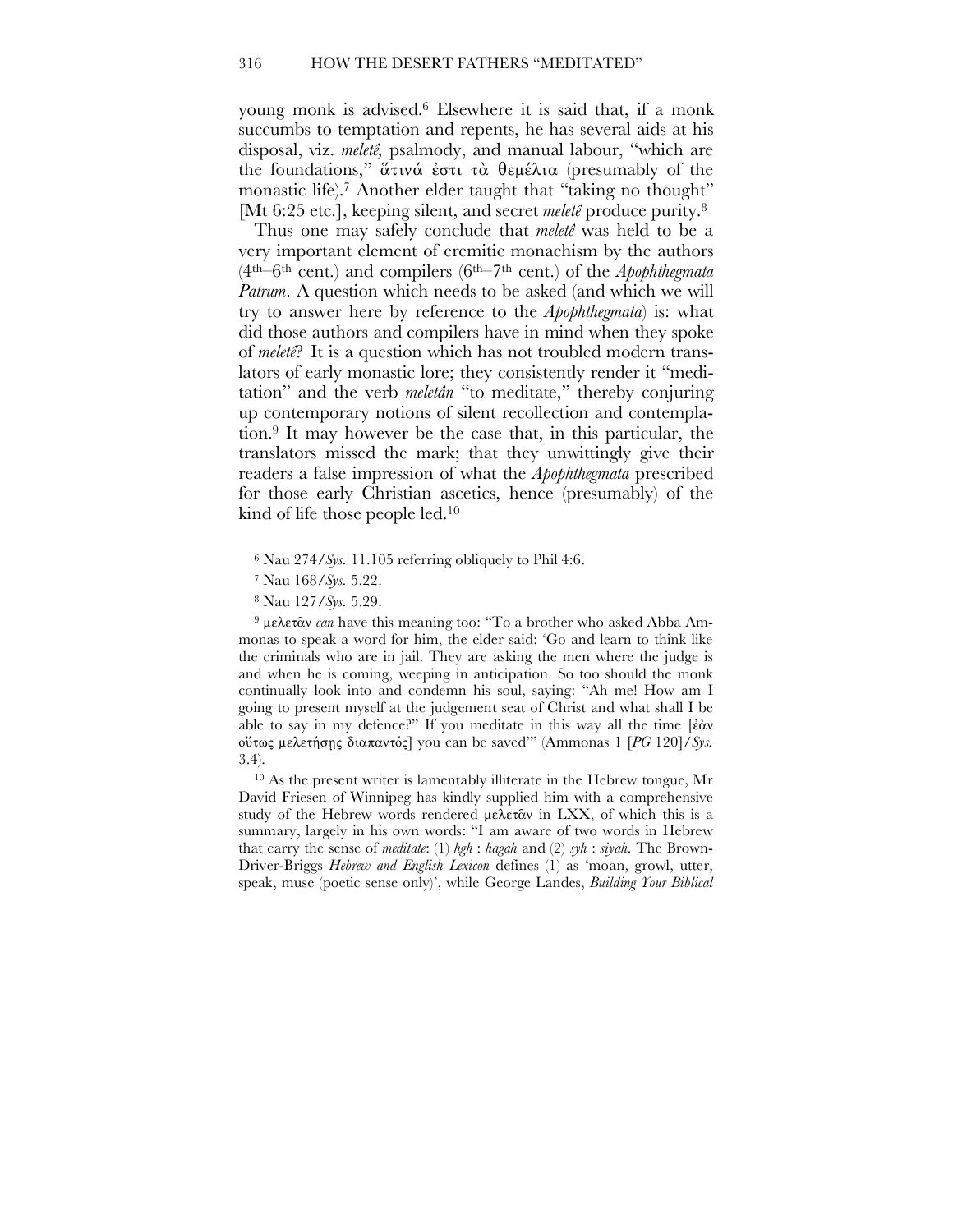The modern translators may be forgiven to a certain extent as they are following in a tradition which dates back to the sixth-century Latin translation of the *Systematic* collection of the *Apophthegmata Patrum* by Pelagius and John. They consistently translate *meletê*/*meletân* as *meditatio*/*meditari*, e.g. *et meditatio assidua sublivet pondus tentationum*,<sup>11</sup> while in Poemen's statement quoted above (n.2) ή σιωπή καὶ ή μελέτη becomes *taceat et meditetur*, πρόσεχε τῆ μελέτῃ *intende meditationi tuae*, etc.<sup>12</sup> This is by no<br>means reprehensible for both the Creek and the Letin words means reprehensible, for both the Greek and the Latin words have more to them than merely to study, contemplate, etc.: *meletân* can also mean "to con over a speech, deliver, declaim," and even to practice oratory, while in Patristic Greek it can mean "rehearse,"13 and the same is true *grosso modo* of the Latin *meditatio*/*meditor*. <sup>14</sup> But neither in French nor in English do *méditer*/*meditate* and *méditation*/*meditation* imply anything other than something which goes on silently *in foro interno,* something which cannot be detected by another person.

Yet as Dom Lucien has pointed out, other than in exceptional circumstances, *meletê* was no silent matter among the early monks, far from it! It was in fact the vocal and continuous enunciation of the Word of God, the bold proclamation by the anchorite of sacred texts he had committed to memory as he

<sup>11</sup> Hyperechius *Sys.* 7.27 (Greek), 7.20 (Latin: *PL* 73.897A).

<sup>12</sup> *PL* 923B (from Poemen 168/*Sys.* 10.93) and 939C (from Nau 274/*Sys.* 11.105).

<sup>13</sup> LSJ s.v. μελετάω II.5.b; Lampe s.v. 3.

 $\overline{\phantom{a}}$ 

<sup>14</sup> *OLD* s.v. *meditatio* 4 and 5; *meditor* 5 and 6.

*Hebrew Vocabulary* (Atlanta 2001), noting seventy-five occurrences of this word in the Hebrew Bible, offers the following range of meanings: 'to utter a sound, moan, read in an undertone, to mutter (while meditating), to speak, to proclaim'. Brown-Driver-Briggs define (2): 'muse, complain (poetic sense), tell about/sing of'. This is the word which recurs frequently in Psalm 118/119 where it is often taken to convey the sense of study, i.e. in a meditative manner. Twenty occurrences of this word in the Bible are noted by Landes who understands it to mean 'to give a loud, enthusiastic, emotionally-laden speech in praising or lamenting, taunting or teaching'. Note also Josh 1:8a, which the Jewish Publication Society translates: "Let not this Book of the Teaching cease from your lips but recite  $[{\rm LXX}]$  μελετήσεις it day and night'."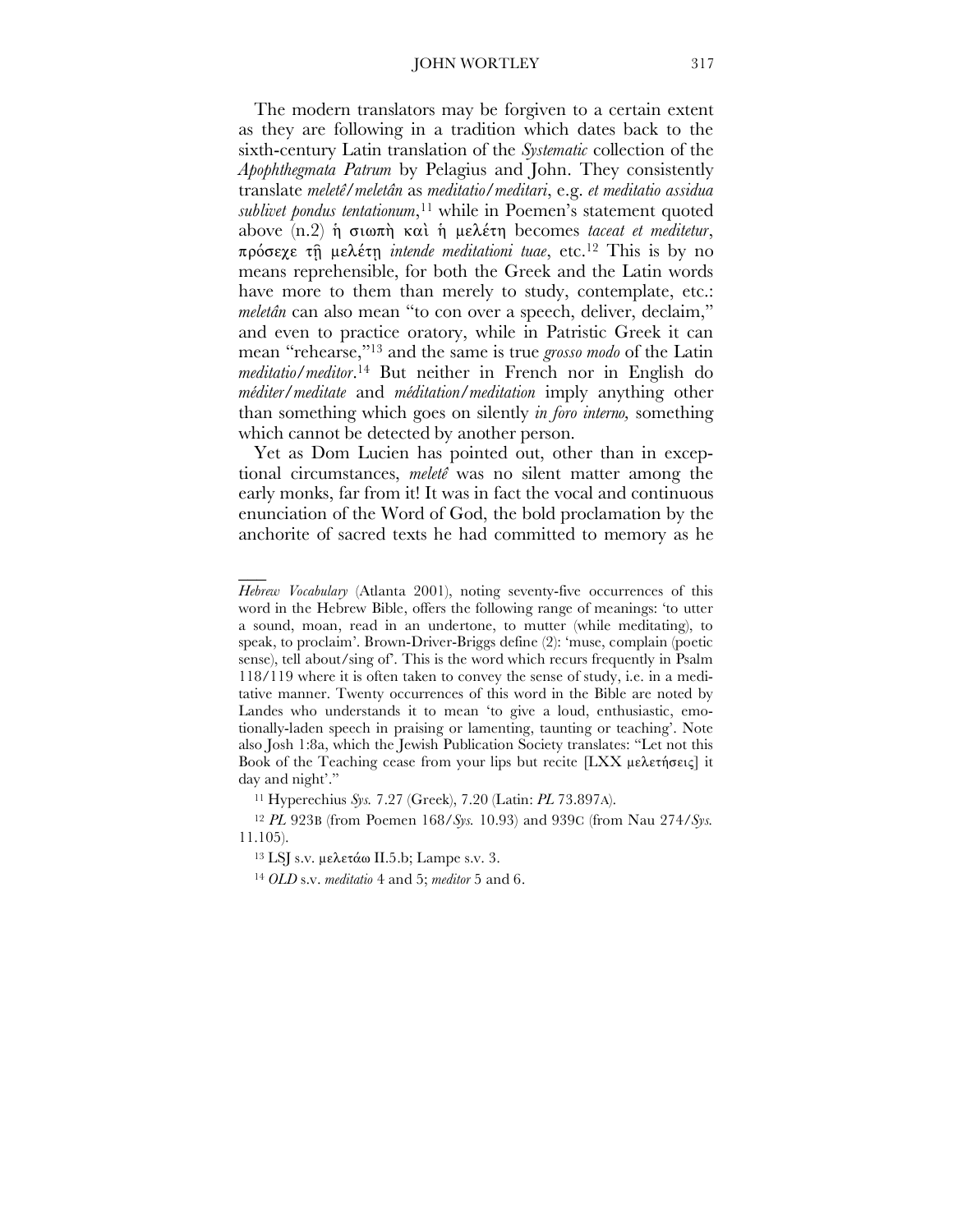worked away in the solitary confinement of his cell.<sup>15</sup> The evidence of this is not hard to find. "Oblige yourself to practice the *meleté* of the psalms, for that will protect you from being captured by the enemy," says an elder.<sup>16</sup> Now the *recitation* of psalms was the staple diet of monastic devotion; the word most frequently used for that activity,  $\psi \alpha \lambda \mu \omega \delta \alpha$ , "psalm-singing," rules out any likelihood of this having been performed in silence. Further indication of audibility is provided by the frequent use of the verb άποστηθίζω,<sup>17</sup> "to recite by heart/from memory," as a synonym for  $\mu \epsilon \lambda \epsilon \tau \hat{\alpha} v$ . So for example, Anthony the Great instructs his adepts to "recite from memory the precepts of the Scriptures."<sup>18</sup> Patermouthios, a reformed bandit, returning from a three-year retreat in the desert, announced that grace had been given him from on high to recite the Scriptures from memory.<sup>19</sup> This case has tempted one to wonder whether the memorisation of Scripture was essentially a property of the Egyptian monks rather than of the Hellenes and, if it was, whether this was because there was as yet no written Coptic version of the Bible. Ammonius of Nitria, however, one of the very few of those early monks with any significant learning, is also said to have had the whole Bible by

<sup>15</sup> "C'est à dire, réciter par coeur les paroles de Dieu," and, a little later, "Habituellement quand l'Anachorète était seul dans sa cellule, il récitait à haute voix." Lucien Regnault, La vie quotidienne des Pères du Désert (Paris 1990)  $110, 115 - 116.$ 

<sup>16</sup> άνάγκασον εαυτόν είς την μελέτην των ψαλμων, Isaiah of Scetê Ascet.  $\log$ os 9 (p.84)/Sys. 5.53.

<sup>17</sup> Not to be confused with ένεστερνίζω or ένστηθίζω, "to learn by heart."

<sup>18</sup> άποστηθίζειν τα έν ταίς γραφαίς παραγγέλματα, Athanasius Life of Anthony [VA], ed. G. J. M. Bartelink, Athanase d'Alexandrie, Vie d'Antoine (SC 400 [Paris 1994] 55.3 (PG 26.921). In one of the Coptic Apophthegmes on Saint Anthony the saint says to a brother: "Lève-toi, *récite* quelque chose par coeur," to which the other replies: "Sur quoi veux-tu que je *médite*? Dans l'Ancien ou dans le Nouveau Testament?" This exchange is repeated three times; transl. E. Amélineau, corrected by Antoine Guillaumont, cited by Lucien Regnault, Les Sentences des Pères du Désert: Troisième recueil et tables (Solesmes  $1976$ )  $140-141$ .

<sup>19</sup> άποστηθίζειν έξωθεν τας γραφάς, Historia Monachorum in Aegypto [HME] 10.6-7; Greek text and translation A.-J. Festugière, Les Moines d'Orient (Paris  $1961 - 1965$ ).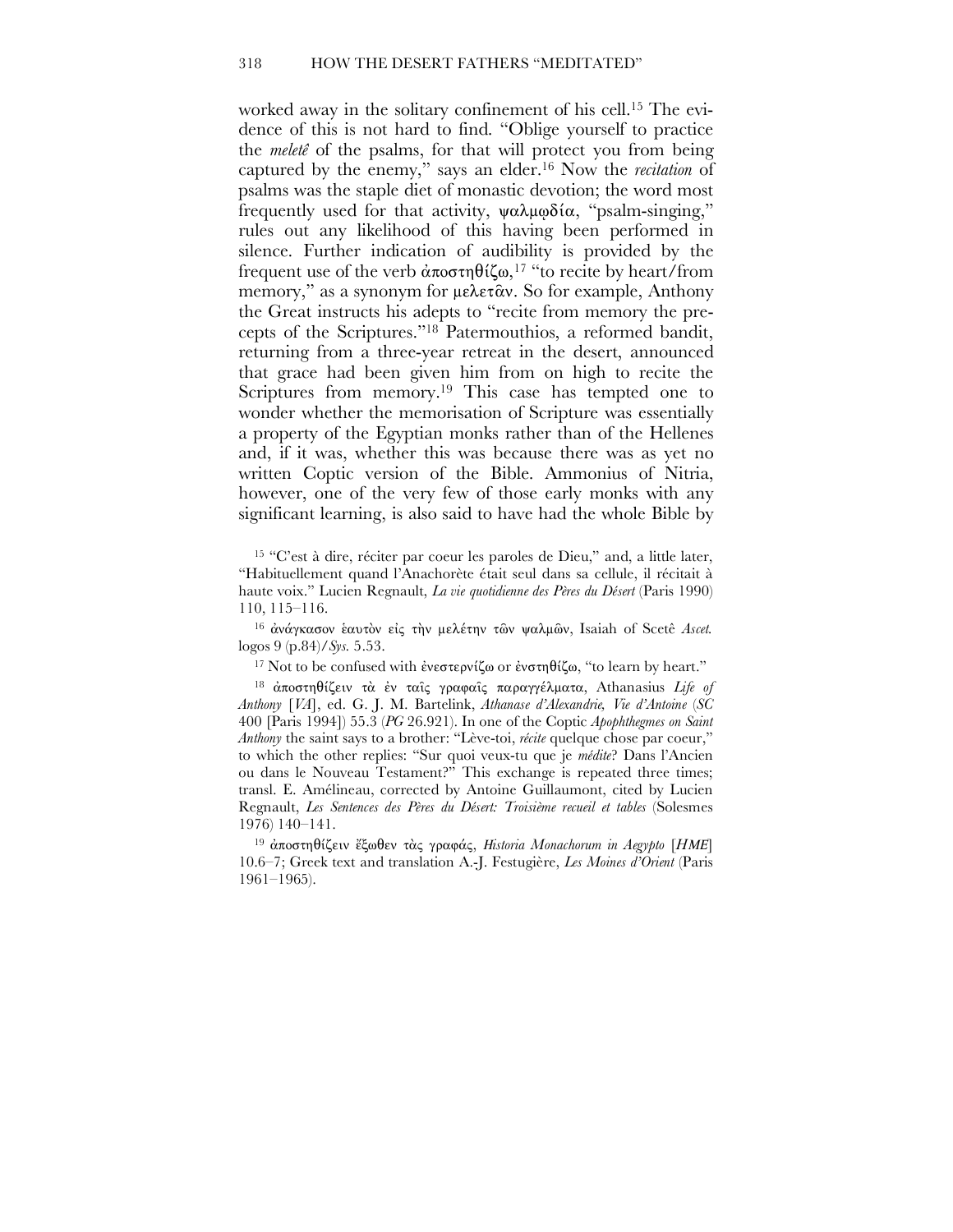heart,<sup>20</sup> and that, in his case, would almost certainly mean the Greek text.

It should also be noted in this context that monks did not have a monopoly of such feats of memory. Eusebius tells of an aged deacon and martyr of Jerusalem named Valens who died in the Diocletianic persecution. He had so memorised the Scriptures that he had no need of a book to repeat any passage one might ask of him.<sup>21</sup> It is not impossible that the practice of memorising the Scriptures was originally adopted as an antidote to the confiscation of the holy books during the persecutions; whereas, with the monks it was probably necessitated by the scarcity of books and (possibly) the illiteracy of many fathers. It is certainly a practice which some monks (who can say how many?) embraced with distinction.

The case of Paphnoutios Kephalas may only be exceptional in that it is the only such case on record. This monk had the "charisma" of knowing (presumably "by heart") and of being skilled in the interpretation of both the Old and the New Testaments, even though he was illiterate.<sup>22</sup> Another recluse, Solomon by name, is said to have spent fifty years in a remote grotto committing the Scriptures to memory;<sup>23</sup> presumably he had a text from which to learn. It is difficult to know what Theopemptus meant when he advised Macarius the Great to recite by heart the Gospel "and the rest of the Scriptures,"<sup>24</sup> for surely not all the monks by any means would have had the whole Bible by heart. Per contra, it would have been a very rare monk indeed who could not recite the entire Psalter for, as noted above, the psalms were in continual and frequent use as the daily prayers of those who had renounced the world.<sup>25</sup> This explains why the Psalter is the second most frequently quoted

<sup>20</sup> παλαιάν και καινην γραφην άποστηθίσας, Pall. H.Laus. 11.4.

<sup>21</sup> Eus. Mart.Pal. 11.4 (PG 20.1504).

<sup>22</sup> μη άναγνούς γραφάς, H. Laus. 47.3.

<sup>23</sup> έκμαθών πασαν άγίαν γραφήν, *H.Laus.* 58.1.

<sup>24</sup> άποστήθιζε του εύαγγελίου και των λοιπώμ γραφών, Macarius 3 (PG  $264$ /Sys. 18.13.38.

<sup>25</sup> John Climacus: ως άπαν το ψαλτήριον χαμαί κείμενον άποστηθίσαι, Scal. gr. 4 (PG 88.700A).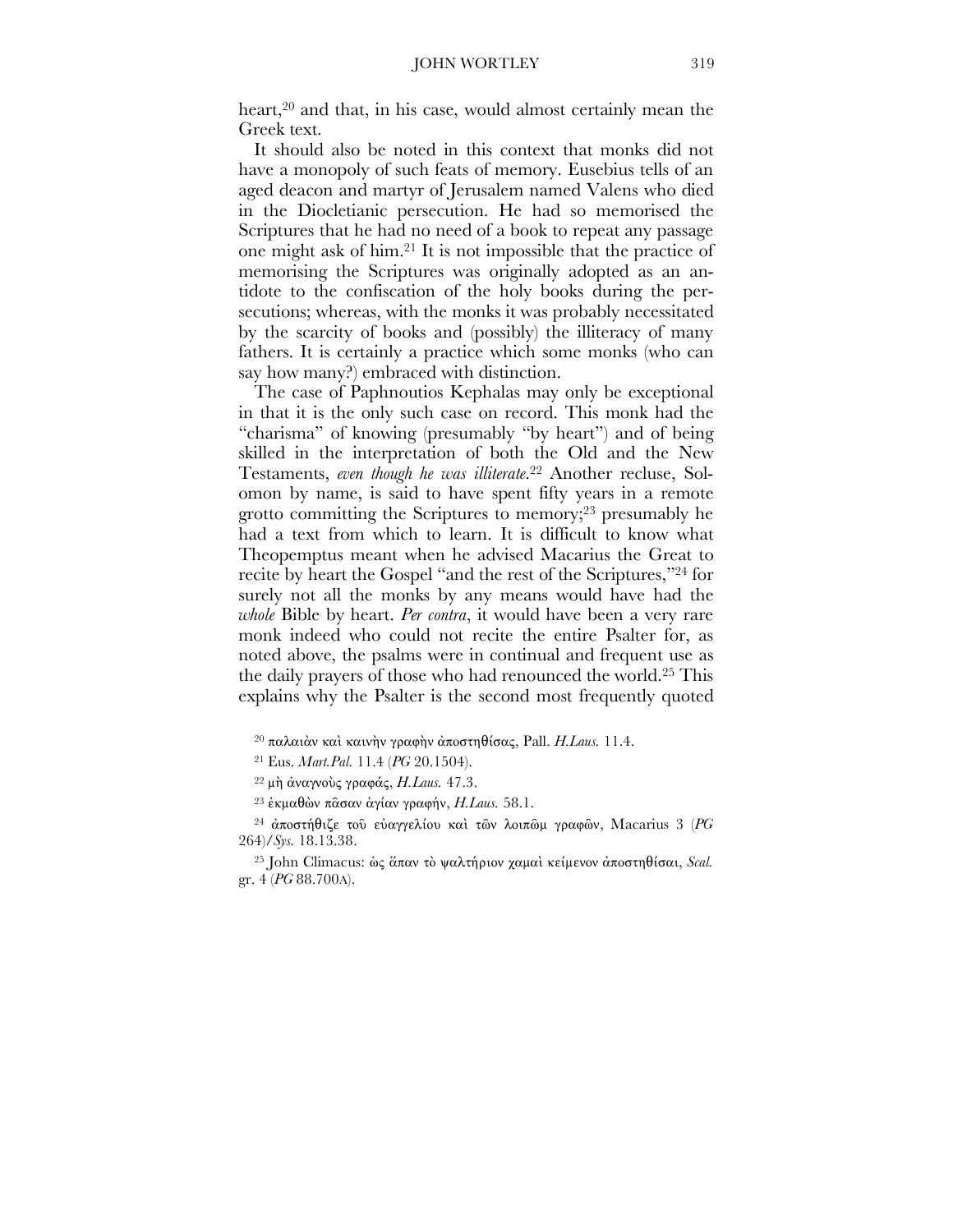book of the Bible (after Matthew) in early monastic literature.<sup>26</sup>

There is then little doubt that  $\alpha \pi$   $\alpha \pi \theta$  is the means to recite aloud, whether or not there was anybody to hear; can one say the same of  $\mu \epsilon \lambda \epsilon \tau \hat{\alpha} v$ ? The most obvious reason for a positive reply is that the writers are careful to note it as an exceptional circumstance when the *meleté* is silent. For instance:

Some of the fathers said of Abba Marcellinus of the Thebaid that, according to his disciple, when he was setting out for worship on Sunday, he would always provide himself with a passage from the Scriptures for the journey. This he would recite by heart  $\left[\alpha \cos(\theta) \cos(\theta) - \sin(\theta)\right]$  arrived at church. Although he meditated in this way [καὶ ούτως αύτου μελετῶντος] his lips did not move, so no one could hear him ...<sup>27</sup>

It seems to have been the custom that, when a monk had visitors, he would "recite" in silence;<sup>28</sup> it might have been to this custom that the father was referring who said: "taking no thought' [Mt 6:25 etc.], keeping silence, and secret meditation [τὸ σιωπῶν καὶ ἡ κρυπτὴ μελέτη] bring forth purity."<sup>29</sup> He may even have been advocating silent recitation, but he could have meant the *meleté* which was performed aloud, but out of sight and beyond the hearing of any man. The difficulty when one lived in community (rather than in a single dwelling) was that everybody knew what you were doing. An elder says: "Once I saw a brother at a convent [koinobion] meditating [μελετῶντα] in his cell."30 It might not be much better in an hermitage: "Abba Ammonas said: 'I and Abba Betimes visited Abba Achilles and we heard him meditating  $\eta$  κούσαμεν αύτου μελε-

<sup>26</sup> The Desert Fathers' predilection for the First Gospel has yet to be explained. There are 18 occurrences of  $\mu \epsilon \lambda \epsilon \tau \hat{\alpha} \nu$  in the Psalms, 11 of them in Ps. 118/119, and most of them very appropriate to the monastic life.

<sup>27</sup> Nau 567/Sys. 18.19.

<sup>28</sup> Macarius the Great 33 (PG 276C). It is noted of Macarius of Alexandria that "he stood in silence, prayer in his mouth, palm-leaves in his hands," H.Laus. 18.15.

<sup>30</sup> Nau 366/Sys. 18.38; but he had the gift of "second sight":  $\dot{\epsilon}$ φωτίσθη γέρων του όραν τα γινόμενα, a very unusual way of saying that he possessed the διορατικός όφθαλμός.

<sup>&</sup>lt;sup>29</sup> Nau 127/Sys. 5.29.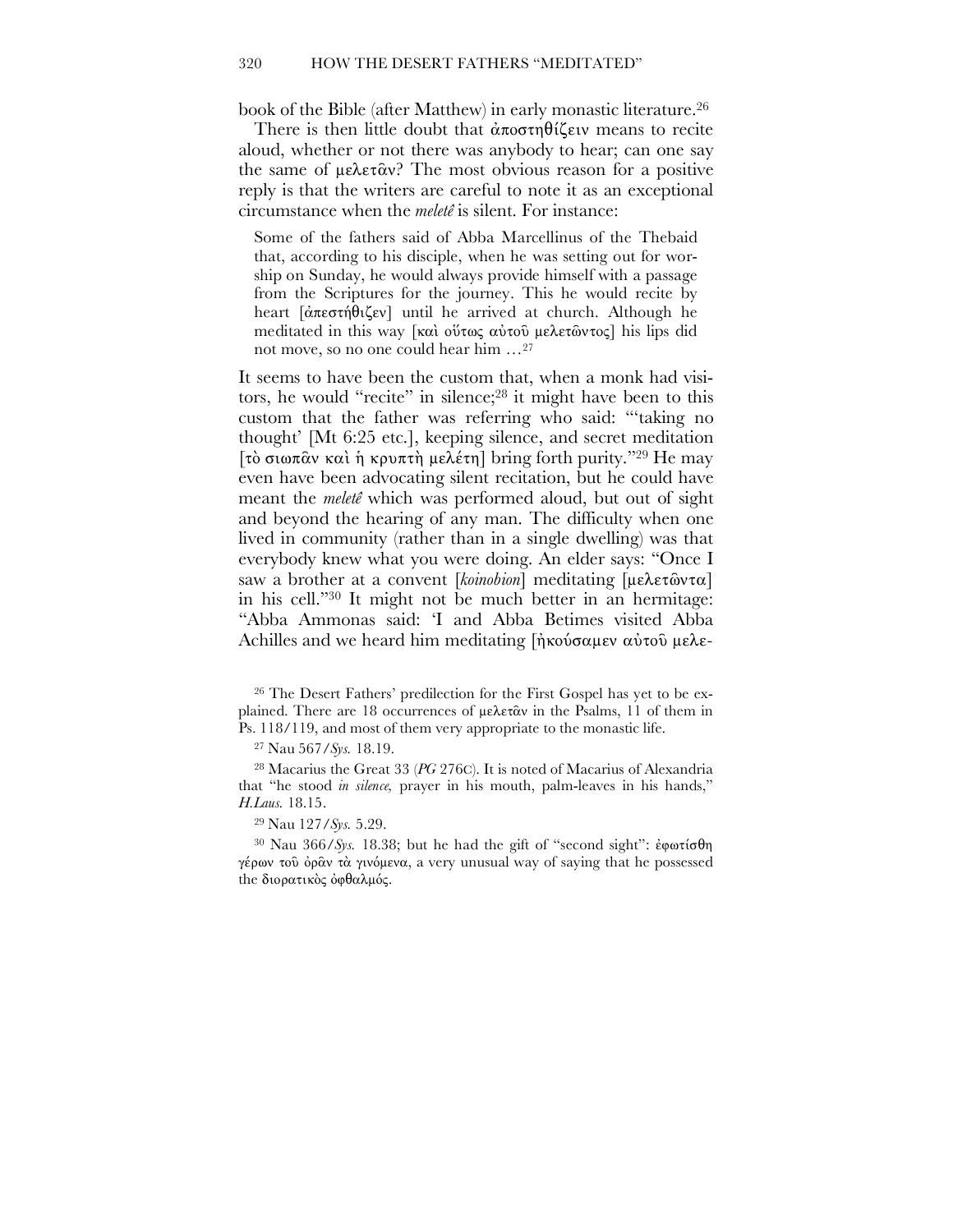#### JOHN WORTLEY 321

 $\tau$   $\omega$  $\tau$  $\omega$ <sub>5</sub> $\tau$  this phrase: *Fear not Joseph to go down to Egypt* [Gen 46:3]; and he went on meditating  $[\kappa \alpha \hat{i} \times \kappa \hat{n}]$   $\kappa \alpha \hat{k} \times \kappa \hat{n}$   $\kappa$   $\hat{k}$   $\kappa$   $\hat{k}$   $\hat{k}$   $\hat{k}$ phrase for a long time'."31 This is presumably why the monks at Kellia "have their cells far enough removed from each other for the brothers not to be able to recognise each other, indeed not even to be seen at first glance and not to be able to hear the sound of a voice, for they live in profound *hesychia*, each one on his own." "If you stop about the ninth hour [at Nitria, ca*.*  394]," says Palladius, "you hear the psalm-singing coming from each monastic dwelling."32

This last reference is to one of the two formal "hours" of prayer, the "little *synaxis*"33 which the monk recited alone, or with others "where two of three are gathered together" [Mt] 18:20]. "Pay attention to psalm-singing before and after sleep," says Anthony. <sup>34</sup> The little *synaxis* consisted (basically) of twelve psalms but it could be considerably longer:

Another elder visited one of the elders; he cooked a few lentils and said to the visitor: "Let us offer the little *synaxis*." He recited the entire Psalter, then the other one repeated from memory the two great prophets [presumably Isaiah (66 chapters) and Jeremiah (52 chapters)]. The visiting elder departed when dawn broke; they forgot about the food.35

There are similar examples of the "little *synaxis*" being extended by a *meletê* of this nature, <sup>36</sup> but strictly speaking the term applies to the lonesome recitation by a person secluded in a cell, keeping his hands busy most frequently by braiding reeds or weaving palm leaves. (The Psalmist says: "The *meletê* of my

<sup>34</sup> *VA* 55.3 [*PG* 921]; in fact more or less at sun-down and pre-dawn.

<sup>31</sup> Achilles 5 (*PG* 125; nowhere else).

<sup>32</sup> *HME* 20.7; *H.Laus.* 7.2–5. Cf. "In the mountains the monastic dwellings were like tents filled with divine choirs singing psalms, reading the Scriptures, fasting, praying" (*VA* 44.2 [*PG* 26.908]).

<sup>33</sup> So called probably to distinguish it from the weekend (eucharistic) *synaxis* (= gathering) of all the monks in an area.

<sup>35</sup> Nau 150/*Sys.* 4.70

<sup>36</sup> *E.g.* the fine story of Serapion and the prostitute, Serapion 1 (*PG* 415)/ *Sys.* 17.34.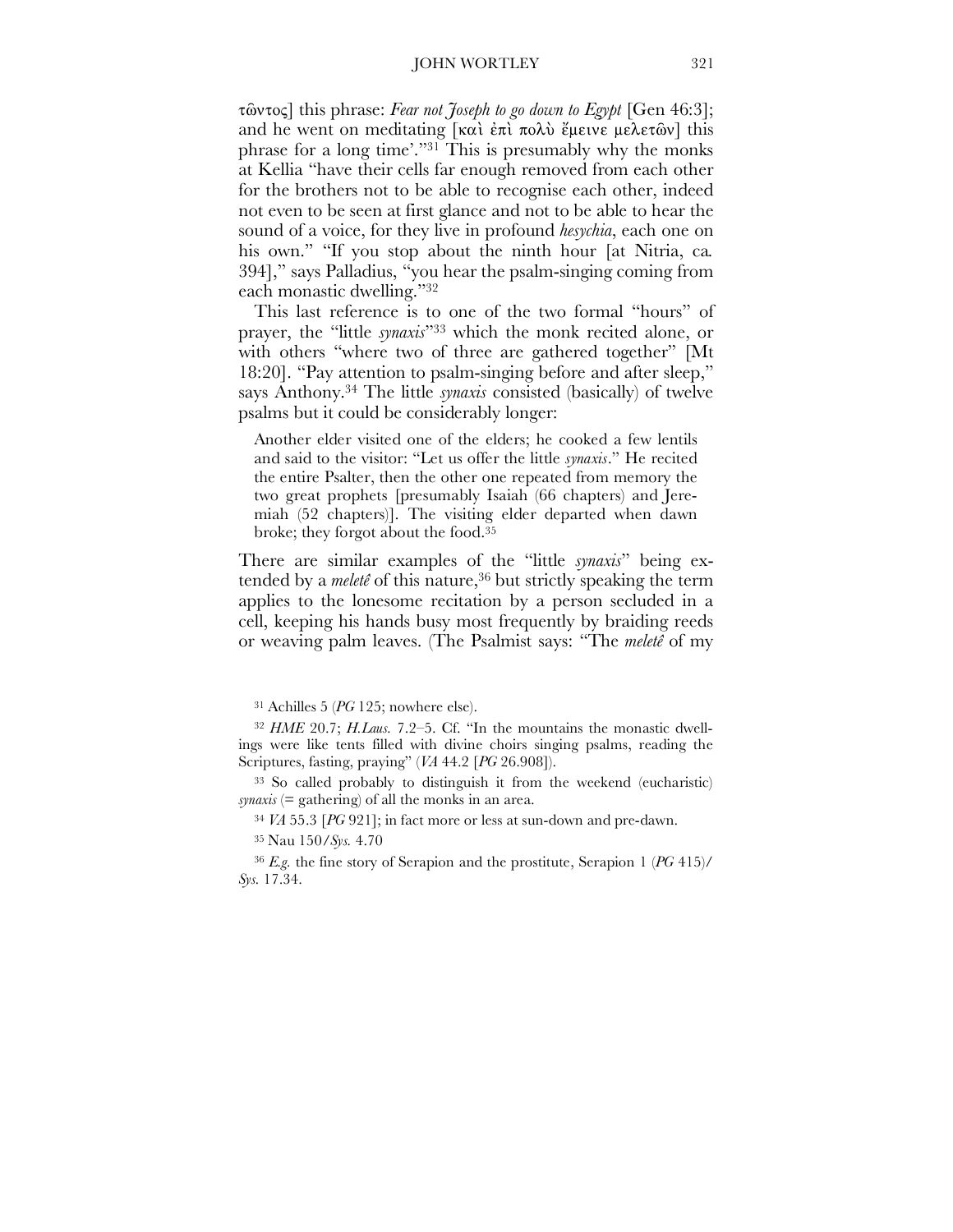heart is ever before thee.") 37

The lone ascetic's *meletê* would be one of two kinds: first there was the constant repetition of a single phrase ( $\phi$ ητόν) from Scripture, as in the case of Abba Achilles cited above, and this may be the older practice as it is endorsed by Anthony the Great<sup>38</sup> and requires neither books nor any great feat of memory. Ammonas once told an elder: "Stay in your cell, eat a little each day, and always in your heart have the saying of the Publican" (*Lord, be merciful to me a sinner*).39 Yet a curious tale indicates that the practice of constant repetition of the same phrase may not always have been carried out very intelligently:

A brother asked one of the fathers: "What am I to do, for my thoughts are always tending towards *porneia.* They do not give me a moment's peace and my soul is distressed." The father replied: "When the demons sow bad thoughts in you, have no truck with them, for they are always taking the initiative. They never miss a chance, but they cannot coerce you; the choice is yours, whether to accept or not. You know what the Midianites did? They decked out their daughters and put them on display. Nobody was constrained, but those who wished to do so fell into sin with them while others treated them with disdain and slaughtered them [Num 25:1–3]. It is like that with our bad thoughts." The brother retorted: "So what am I to do, who am weak and the victim of my desires?" "Keep a watch on them," he said, "and do not answer when they begin to speak. Get up and pray; make a prostration saying: 'Have mercy on me, Son of God'." "See, abba," he said, "I meditate  $[\mu \epsilon \lambda \epsilon \tau \hat{\omega}]$  but there is no compunction in my heart for I do not know what the phrase means." "Just keep on meditating" [σύ μόνον μελέτησον] said [the elder]; "I have heard that Abba Poemen and many of the fathers had this saying: 'The snake-charmer does not know the meaning of the words he speaks, but, when it hears them, the serpent knows the meaning of the phrase and is obedient'. That is how it is with us; even if we do not know the meaning of what

<sup>37</sup> Ps 18:15 LXX, cited in Nau 587/*Sys.* 15.120.19–20.

38 kalÚn tÚ toË épostÒlou =htÚn meletçn [1 Cor 15:31], *VA* 5.2 (*PG* 26.872); τὸ τοῦ ἀποστόλου ῥητὸν συνεχῶς μελετᾶν [Eph 4:26], *VA* 55.4 (PG 921).

<sup>39</sup> Ammonas 4 (*PG* 120)/*Sys.* 10.20, quoting Lk 18:13. This is very similar to the "Jesus prayer" that some eastern monks still repeat hour upon hour.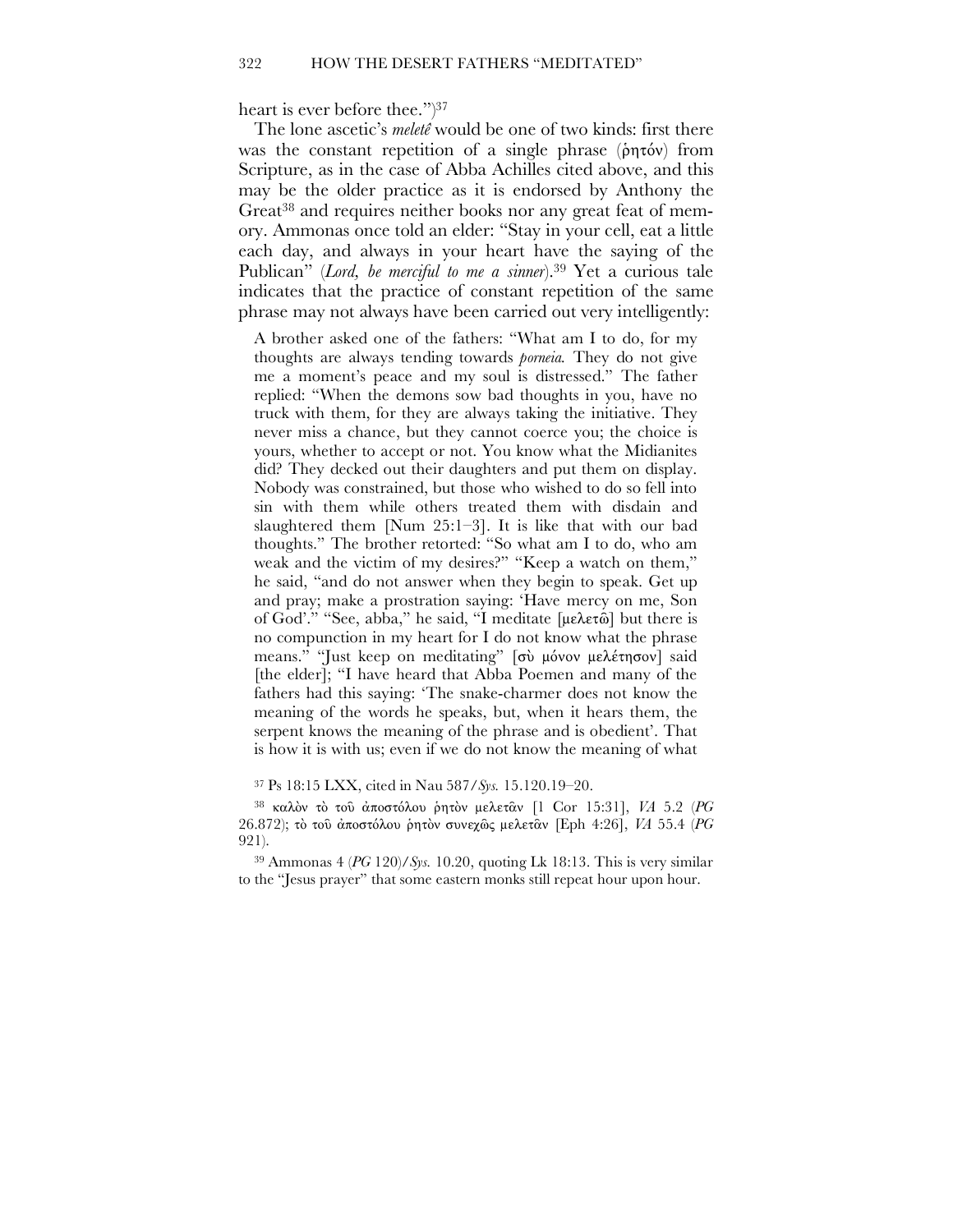we are saying, the demons hear and retreat in fear."40

As we have seen, however, not all *meleté* was of this repetitive nature. There were those who added lengthy (and no doubt sometimes less lengthy) extracts from the Scriptures to the psalms at the *synaxis*. There are indications that they provided similar recitations at other times, for instance while on a journey.<sup>41</sup> It is not unreasonable to suppose that these persons habitually repeated their lessons as an accompaniment to their handiwork; in fact this would appear to be indicated when a priest enjoins an ascetic to do his *meleté* "with much reading of the divine Scriptures."<sup>42</sup> A question one would like to be able to answer is: how were those who memorised the Scriptures enabled to do so? They probably did not all learn them "from on high" like Patermouthios, nor were they all illiterate like Paphnoutios Kephalas. For those who were, the readings in church and recitations by others in the hermitages where they served their "apprenticeship" would be a possible source; maybe there was even systematic rote-learning for some as in Indian monasticism (there may be a trace of that when Patermouthios began to learn the psalms),<sup>43</sup> but more than that cannot be said at the moment. Presumably the literate learnt from books, for books there were "in the desert," even though some regarded them with suspicion and others as a path to vainglory. The ambivalent attitude one finds to books and reading may well be a corollary of the social discrepancy evident in a question put to Arsenius: "How is it that we who have so much education and wisdom achieve nothing while these rustic Egyptians attain such virtue?"<sup>44</sup> In fact we hear of books being

<sup>41</sup> και καθήμενοι έν τω πλοίω έλάλουν λόγους πατέρων και έκ της γραφής, Anthony 18 (PG 81)/Sys. 4.1.

<sup>42</sup> Sys. 18.49. Occasionally the word *anagnôsis*, "reading," actually replaces meletê, e.g. Sys. 2.35.21, 10.25 (Evagrius) and Silvanus 5 (PG 409C)/Sys. 10.99.

<sup>43</sup> "He asked if he could hear the psalms and, after hearing three verses of the first psalm, he said that this was enough for him to learn for now," H.Laus. 10.6.

<sup>44</sup> Arsenius 5 ( $PG$  88–89)/Sys. 10.7. Evagrius and Ammonas were not by

<sup>40</sup> Nau 184/Sys. 5.37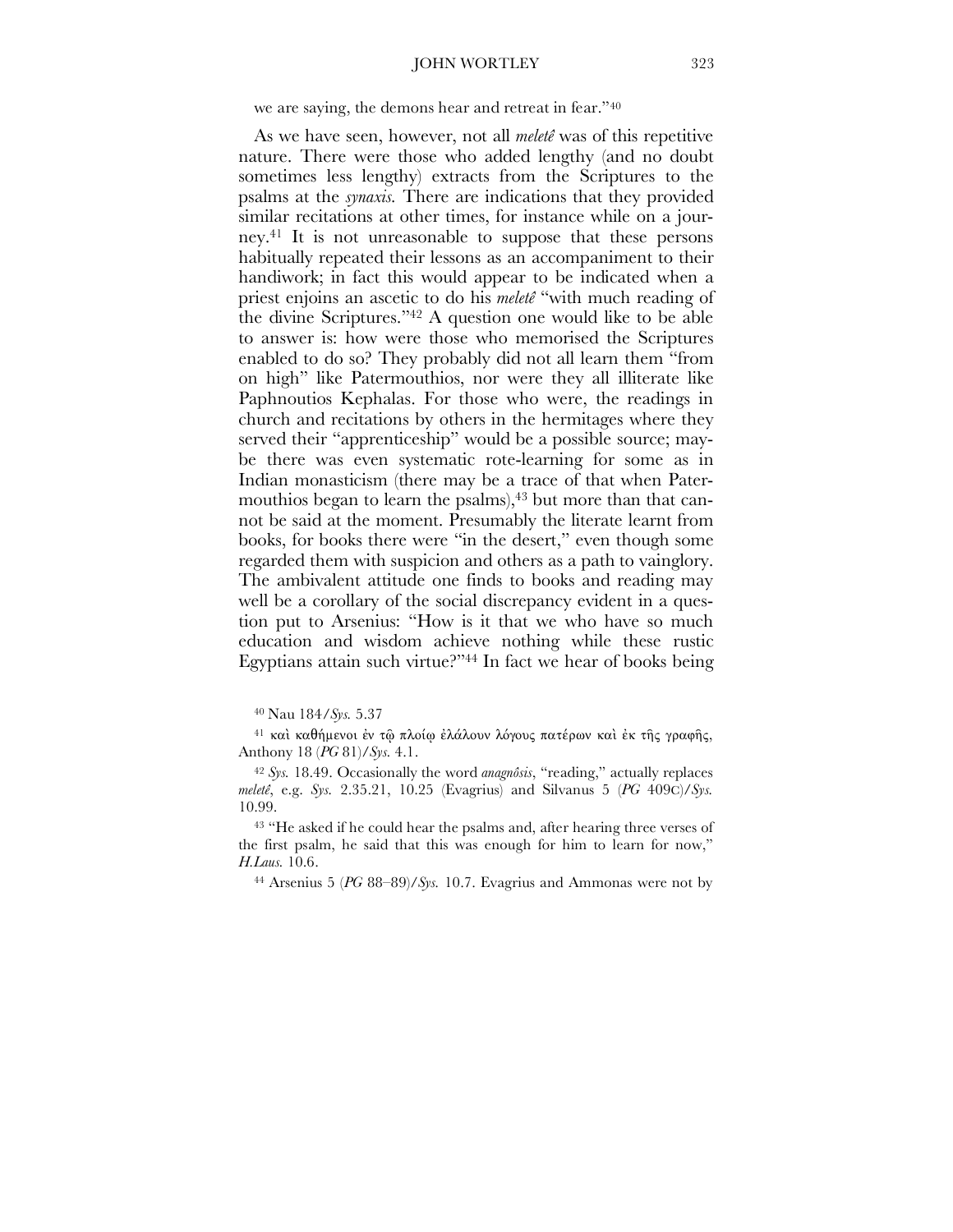disposed of (e.g. sold to feed the poor) more often than read. Palladius tells of a monk he encountered at Ancyra who

had no time to devote himself to study. His almsgiving separated him from reading [*anagnôsmatôn*] for, as soon as a brother gave him a book, he sold it, saying to whose who protested: "How could I convince my Teacher that I have learnt his trade if I did not sell that which is Himself to put that trade into practice?"45

Reading is usually treated a bit suspiciously, even as an act of disobedience on one occasion. <sup>46</sup> Even Evagrius, probably the best-read monk in the desert, while advocating reading, watching, and prayer to stabilise the unfixed mind, cautions that these are indeed beneficial "if they are done at the right time and in due measure. For what is done excessively or out of due season is short-lasting and does more harm than good."47 He may have been thinking of the Messalians (or Euchites) who read all day long, avoiding work. <sup>48</sup> Reading Scripture is said to terrify the demons, but this almost certainly means *reciting,* for we read of a monk at Kellia who would "read" from the sixth to the ninth hour "while chopping palm leaves," which obviously he could not do while handling a scroll.49 Yet there were undoubtedly some monks who had read a great deal,<sup>50</sup> and at least one clear example exists of how one could read. Abba Gelasius possessed a copy on parchment of the Old and the New Testaments (valued at eighteen pieces of silver) which he deposited in church for all to read who cared to do so.<sup>51</sup> One father even gives some basic instruction on *how* one is to read the Scriptures, but this could apply equally well to how

 $\overline{\phantom{a}}$ 

<sup>48</sup> Silvanus 5 (*PG* 409)/*Sys.* 10.99.

<sup>49</sup> *Sys.* 21.44, 20.14.

<sup>50</sup> Ammonas is an outstanding example; see also Euprepius 7 (*PG* 172)/ *Sys.* 10.24.

<sup>51</sup> Gelasius 1 (*PG* 145)/*Sys.* 16.2.

any means the only learned persons in the desert; e.g. an unnamed brother says: "I have indeed read many books but have never encountered teaching such [as they give in the desert]," Euprepius 7 (*PG* 172)/*Sys.* 10.24.

<sup>45</sup> *H.Laus.* 68.4.

<sup>46</sup> Nau 195/*Sys.* 7.34.

<sup>47</sup> *Sys.* 10.25, from Evagr. Pont. *Pract.* 15 (*SC* 171).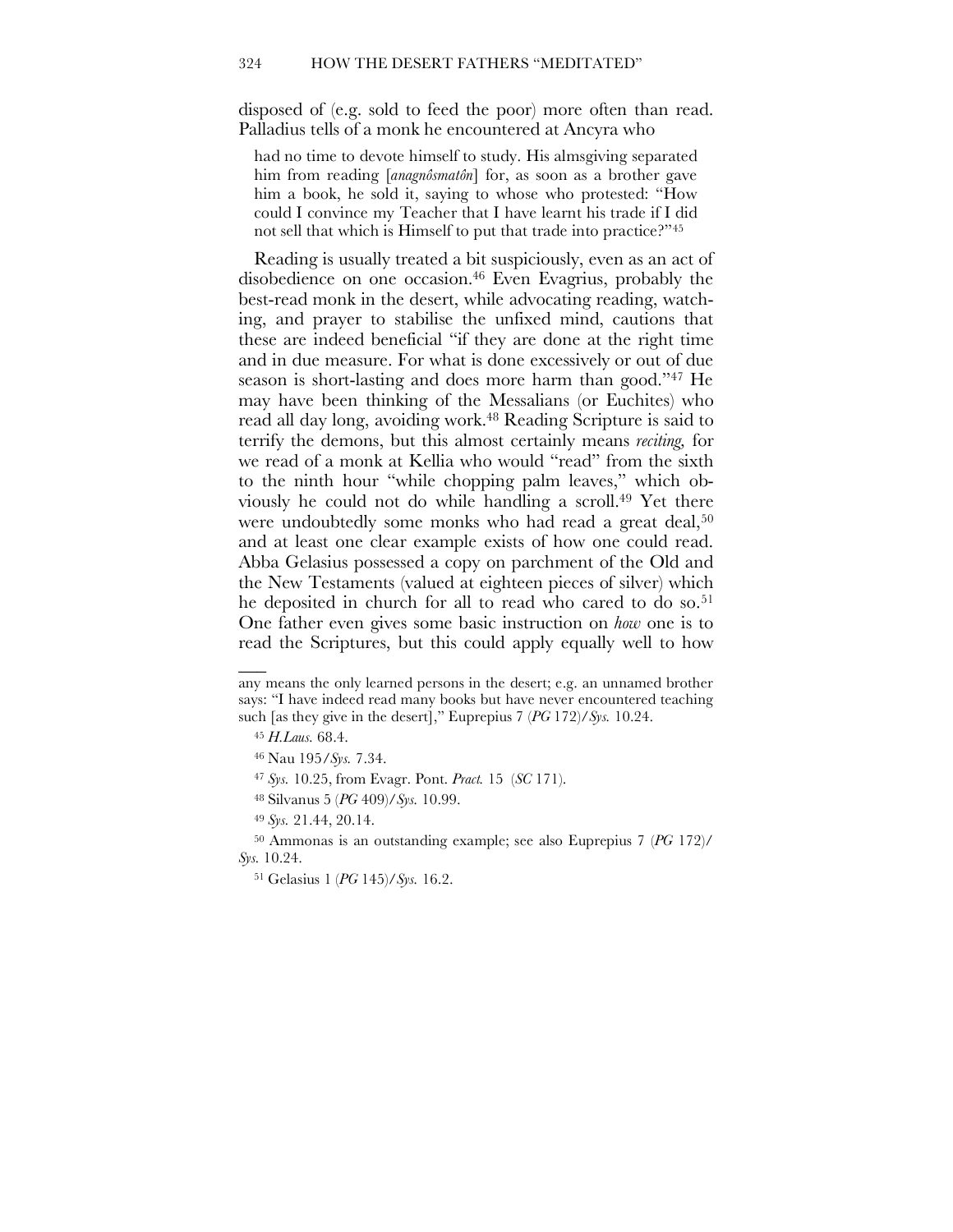one is to mull over in one's mind that which is already memorised within it. 52

The final question is: what did *meletê* sound like? Were the texts merely "recited" in a normal speaking voice, or were they intoned or sung? For the psalms the answer is clear: it was, as we noted, *psalmôdia,* psalm-*singing*, although this might not have been the case in the earliest days of eremitic monachism, as the following diatribe indicates:

A brother questioned Abba Silvanus: "What am I to do, abba? How am I to acquire compunction? I am severely afflicted by *accidie*, by sleep, and by lethargy. When I rise from sleeping I make very heavy weather of the psalm singing. I cannot shake off my languor, nor can I recite a psalm without a tune." The elder replied: "My child, in the first place, to recite the psalms with a tune smacks of pride, for it puts you in mind that you are singing while your brother is not. Secondly, it hardens your heart, insulating it against compunction. So if you want to acquire compunction, leave singing aside. When you are standing in prayer, let your mind study the meaning of the verse. Consider that you are standing in the presence of the God who 'searcheth the very heart and reins' [Ps 7:10, 11 LXX]*.* When you rise from sleep, let your mouth glorify God before anything else; recite the Creed and the *Our Father* then calmly begin your *kanôn*, sighing as you recall your sins and the chastisement which will be inflicted on you." "But father," said the brother, "ever since I became a monk I have been singing the *akolouthia* [scripture readings?], the *kanôn* [of Psalms], and the hours [of prayer] according to the *Oktôêchos*," to which the elder replied: "Yes, and that is the reason why compunction and sorrow escape you. Think of the great fathers, how simple they were; they knew nothing of tunes and tropes, except for a few psalms, and they were brilliant luminaries in the world, such men as Abba Paul the Simple, Abba Pambô, Abba Apollo, and the rest of the Godbearing fathers who not only raised the dead but also performed mighty works, not with singing and troping and tunes, but in prayer, with a broken and contrite heart and with fasting. These are the means whereby a perpetual fear of God enters the heart of a man; by which that lamentation is affirmed which purifies one from all sin, rendering the soul whiter than snow [Ps 50/

<sup>52</sup> Sisoes 17 (*PG* 397)/*Sys.* 8.21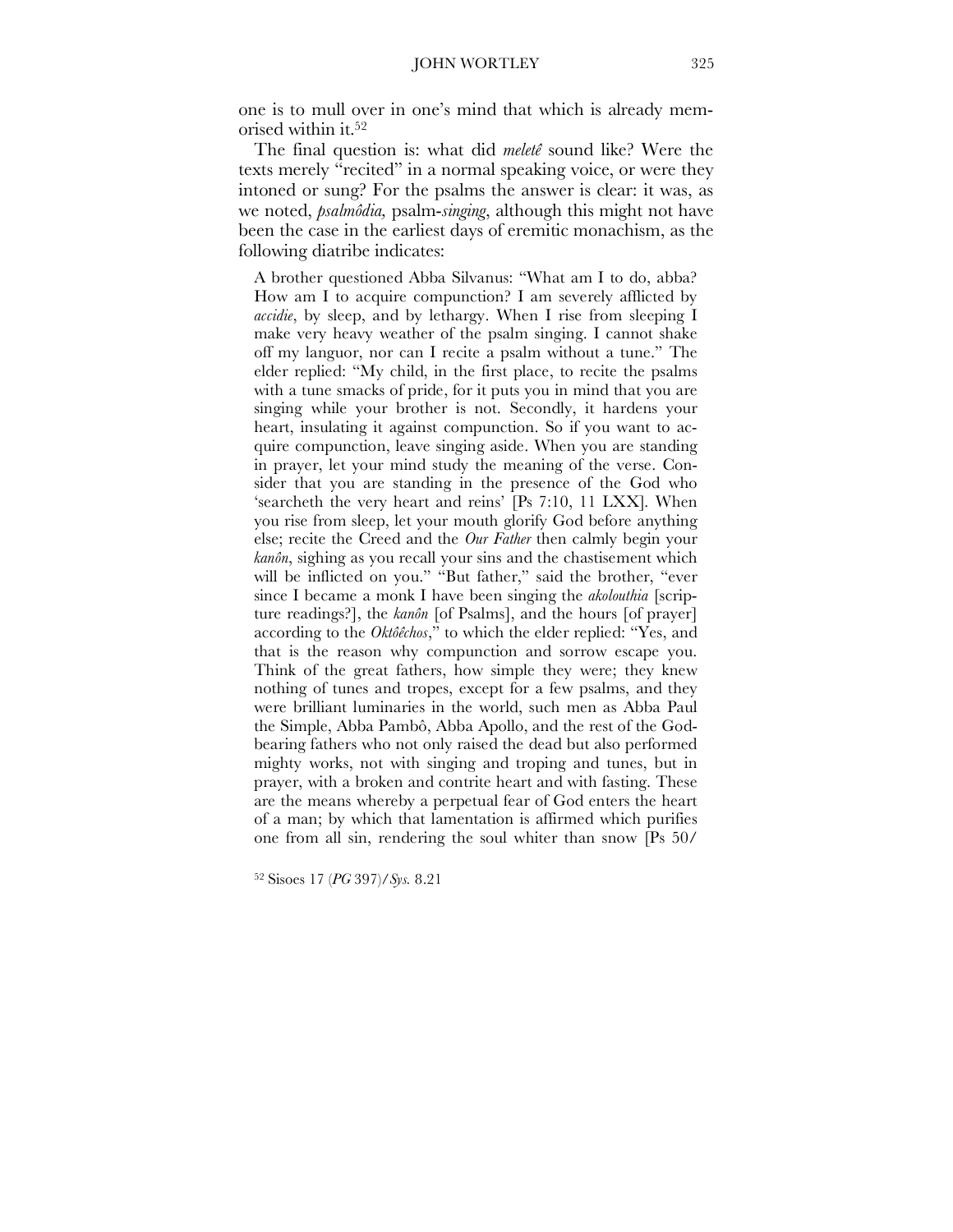#### 326 HOW THE DESERT FATHERS "MEDITATED"

51:9]. As for singing, it has brought many down to the lowestmost parts of the earth; not only people 'in the world' but even priests have been feminised by singing and have been lured into *porneia* among other wicked desires. Singing is for those 'in the world'; it is for this that the people assemble in churches. Consider how many ranks [of angels] there are in heaven, and yet it is not written of any one of them that they sing according to the *Oktôêchos.* One rank ceaselessly [utters] *Alleluiah,* another 'Holy, holy, holy Lord God of Hosts', and a third rank 'Blessed is the glory of the Lord in his place and in his house'. So if you wish to acquire compunction in your prayers, imitate the fathers, my child. To the best of your ability, keep an untroubled mind. Love the humility of Christ and, wherever you go, do not present yourself as a shrewd person and a teacher, but as a simpleton and a learner; then God will grant you compunction."53

From this it can probably be safely assumed that psalms were nevertheless generally sung, and there is good indication that this met with the approval of at least some of the fathers. Thus Hyperechius: "Let there be a spiritual song [Eph 5:19] in your mouth and let *meletê* assuage the force of the temptations you encounter. A good example of this is a heavy-laden traveller who dissipates the discomfort of his journey with a song."<sup>54</sup> This juxtaposition of song and *meletê* raises the possibility that the monk in his cell *chanted* the Scripture he had in mind in much the same way that Muslims "sing" the suras of the Koran to this day. If this were the case, the hermitage, far from being a place of profound silence, would have resounded with something not unlike the cantilena in which the lections of the Tridentine mass used to be delivered or that which is still used in some orthodox churches. And this not only at the formal hours of prayer when psalms were sung, but all the waking hours of the inhabitant as he chanted the stories of the kings of Israel and Judah followed by the exploits of Saint Paul etc. But, alas,

<sup>53</sup> Paul Euergetinos *Synagogê* (Venice 1783; various modern editions, numeration varies) 2.11.5.3 (*olim* 2.11.7).

<sup>54</sup> Hyperechius *Sys.* 7.27. "The Roman," an aristocrat become monk, says: "Whereas I once had music, flutes, and lutes, now I recite the twelve psalms" (και πάλιν αντι μουσικών και αύλων και κιθαρας, λέγω τους δώδεκα calmoÊw), Romanus <sup>1</sup> (*PG* 388D/*Sys.* 10.110).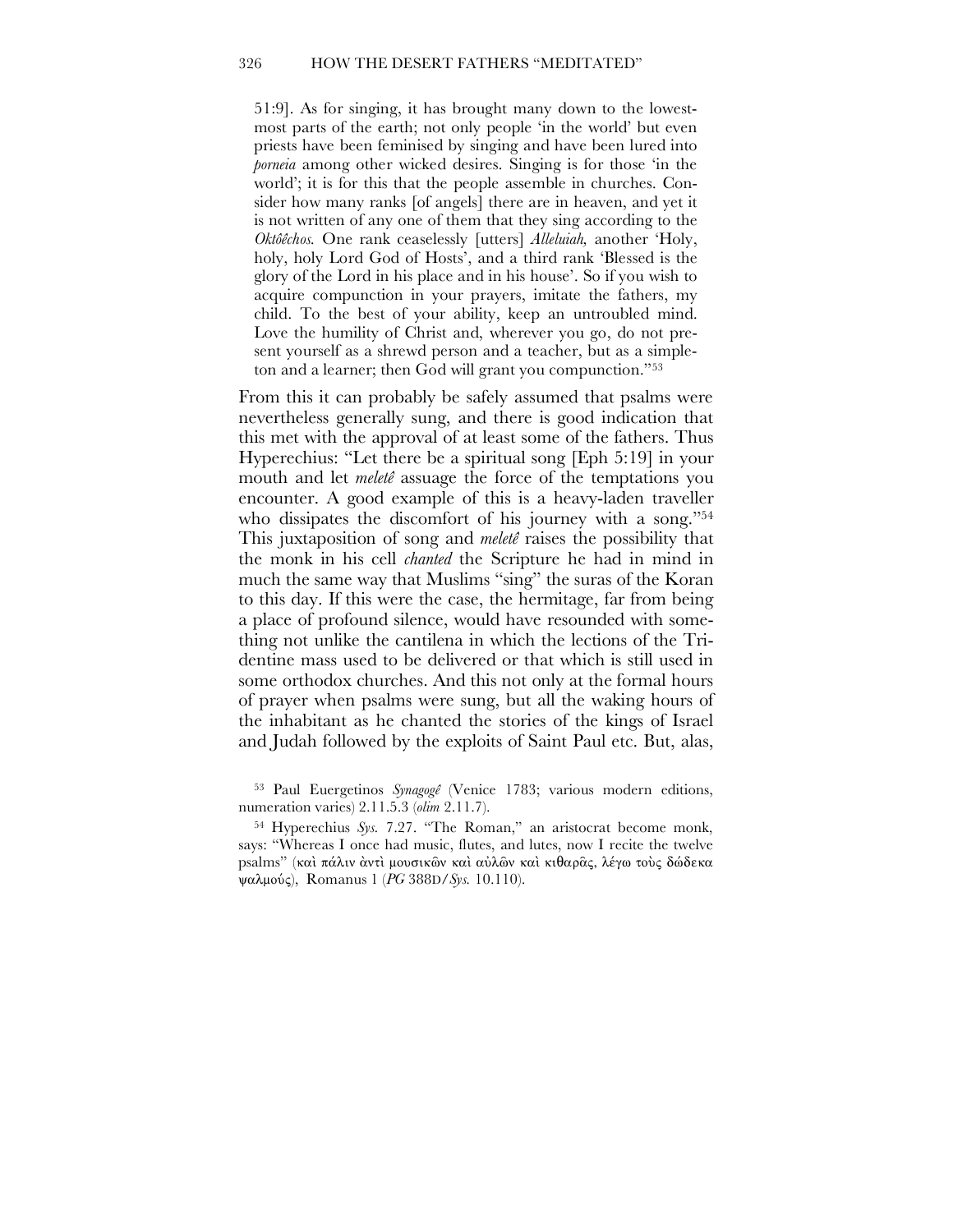he has long since gone down into silence; thus we may never know whether it was in a speaking or a singing voice that he performed his *meletê.* We can, however, be reasonably sure that it was *not* usually done in silence.

#### APPENDIX: the *Apophthegmata Patrum*

The three major collections of *Apophthegmata* are here indicated in the following ways:

1. "Poemen 24" or "Hyperechius" etc. indicate the *Alphabetikon,* probably the oldest and certainly the best known collection, in which about a thousand items  $(948 + 53 \text{ Guy}^{55})$  are arranged in more or less alphabetical order by reference to the approximately 120 fathers who allegedly uttered the sayings or are mentioned in them. One manuscript of this tradition was edited by J.-B. Cotelier in 1647, *Monumenta Ecclesiae Graecae* I (Paris 1647), reprinted in *PG* 65.71–440. This text has been translated by Lucien Regnault (with Guy's supplement), *Les Sentences des Pères du Désert: Collection alphabétique* (Solesmes 1981), and by Benedicta Ward, *The Sayings of the Desert Fathers: The Alphabetical Collection* (Kalamazoo 1984).

2. "Nau 000" indicates the series of so-called "anonymous" sayings (*Anonymes*)*.* The introduction to the *Alphabetikon* asserts that, appended to the alphabetic collection (i.e. after the names beginning with omega) there is a further collection whose characteristic is that its contents are all *anonymous* items. This Anonymous Collection is now generally thought to be represented by the (incomplete) collection of about 660 items found in the venerable *Cod.Paris.Coislin* 126 (*ca* 1000 A.D.) The first 400 items of this Greek text were published by F. Nau at the beginning of the last century in *ROrChr* 12–18 (1907–1913). Since then it has been customary for the items to be denominated by his name followed by the number he assigned to them. A complete French translation of the *Anonymes* (765 items) was made (using its contemporary *Cod.Sinaï.* 448 [**J**] to supplement *Coislin* 126) by Lucien Regnault, *Les Sentences des Pères du Désert : Série des anonymes* (Solesmes-Bellefontaine 1985). (A good edition of the Greek text is badly needed.) Clearly this is not the original appendix to which the Introduction to the *Alphabetikon* refers, for interspersed among the truly anonymous items are others which are named, of which not a few are also found in the *Alphabetikon*; hence this version of *ca* 1000 is an

<sup>55</sup> Jean-Claude Guy, *Recherches sur la tradition grecque des apophthegmata Patrum*<sup>2</sup> (Brussels 1984).